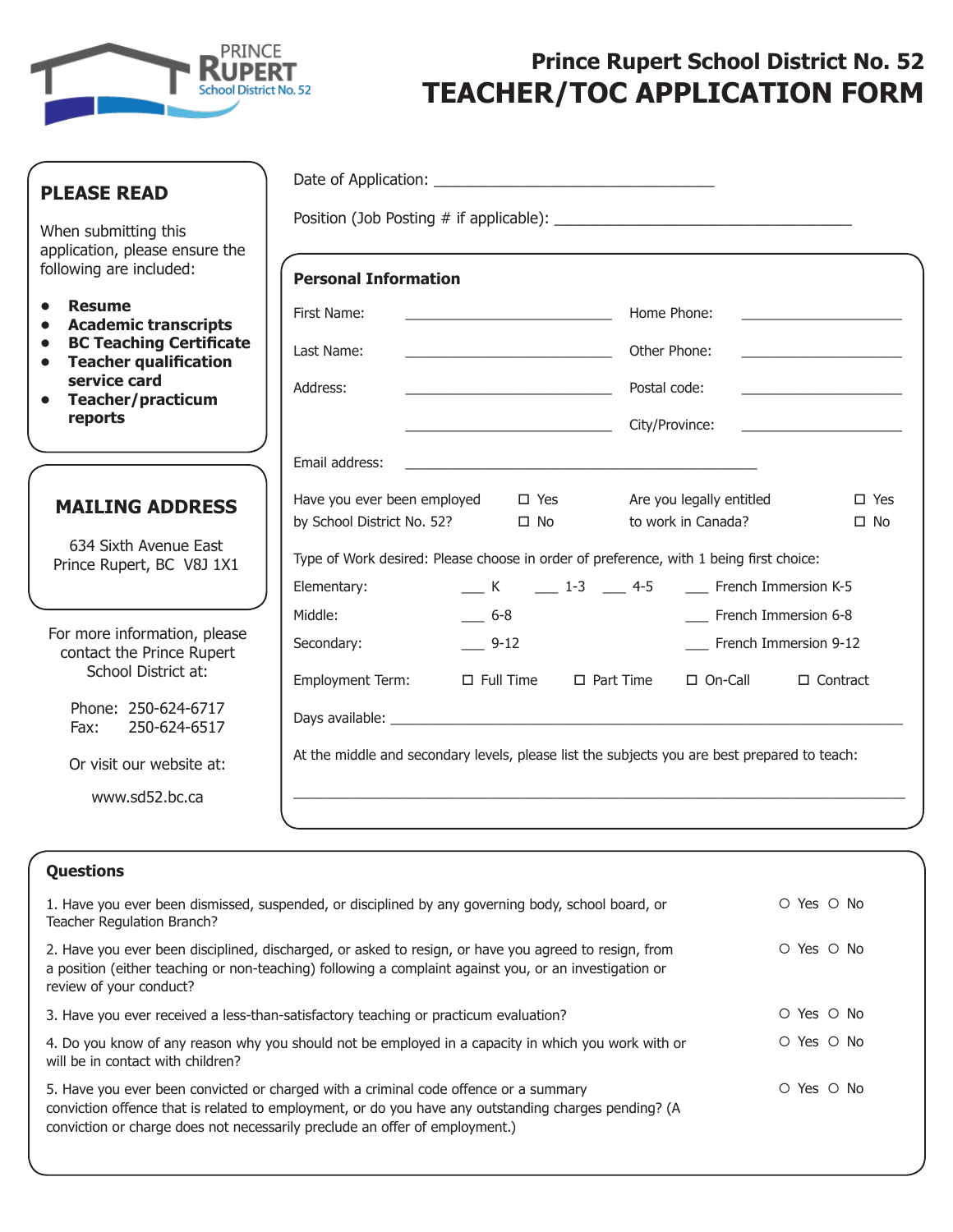## **Questions (cont.)**

6. Do you have any health-related limitations (mental or physical) that could affect the manner in which you perform the occupational requirements of the position applied for? (A limitation does not necessarily preclude an offer of employment.)

If you have answered YES to any of the above questions, please provide a detailed explanation, place in an envelope marked CONFIDENTIAL, and include with this application.

## **Employment History**

**TEACHING EXPERIENCE:** Please list chronologically starting from the most recent. List every school district where you have been employed. If recently graduated, please list student practicum experience.

|                                                                                 | Position(s) held:                                                         |  |  |  |
|---------------------------------------------------------------------------------|---------------------------------------------------------------------------|--|--|--|
|                                                                                 | Reason for Leaving:                                                       |  |  |  |
| From (MM/YYYY): ____________ To (MM/YYYY): ___________                          | Supervisor & Title:                                                       |  |  |  |
|                                                                                 | Position(s) held:                                                         |  |  |  |
|                                                                                 | Reason for Leaving:                                                       |  |  |  |
| From (MM/YYYY): ____________ To (MM/YYYY): ___________                          | Supervisor & Title:                                                       |  |  |  |
|                                                                                 | Position(s) held:                                                         |  |  |  |
|                                                                                 | Reason for Leaving:                                                       |  |  |  |
| From (MM/YYYY): ____________ To (MM/YYYY): _____________                        | Supervisor & Title:<br><u> 1989 - John Stein, Amerikaansk politiker (</u> |  |  |  |
|                                                                                 | Position(s) held:                                                         |  |  |  |
|                                                                                 | Reason for Leaving:                                                       |  |  |  |
| From (MM/YYYY): ____________ To (MM/YYYY): __________                           | Supervisor & Title:                                                       |  |  |  |
| <b>OTHER WORK EXPERIENCE:</b> Please list chronologically from the most recent. |                                                                           |  |  |  |
|                                                                                 | Position(s) held:                                                         |  |  |  |
|                                                                                 | Reason for Leaving:                                                       |  |  |  |
| From (MM/YYYY): ____________ To (MM/YYYY): ___________                          | Supervisor & Title:                                                       |  |  |  |
|                                                                                 | Position(s) held:                                                         |  |  |  |
|                                                                                 | Reason for Leaving:                                                       |  |  |  |
| From (MM/YYYY): ____________ To (MM/YYYY): ___________                          | Supervisor & Title:                                                       |  |  |  |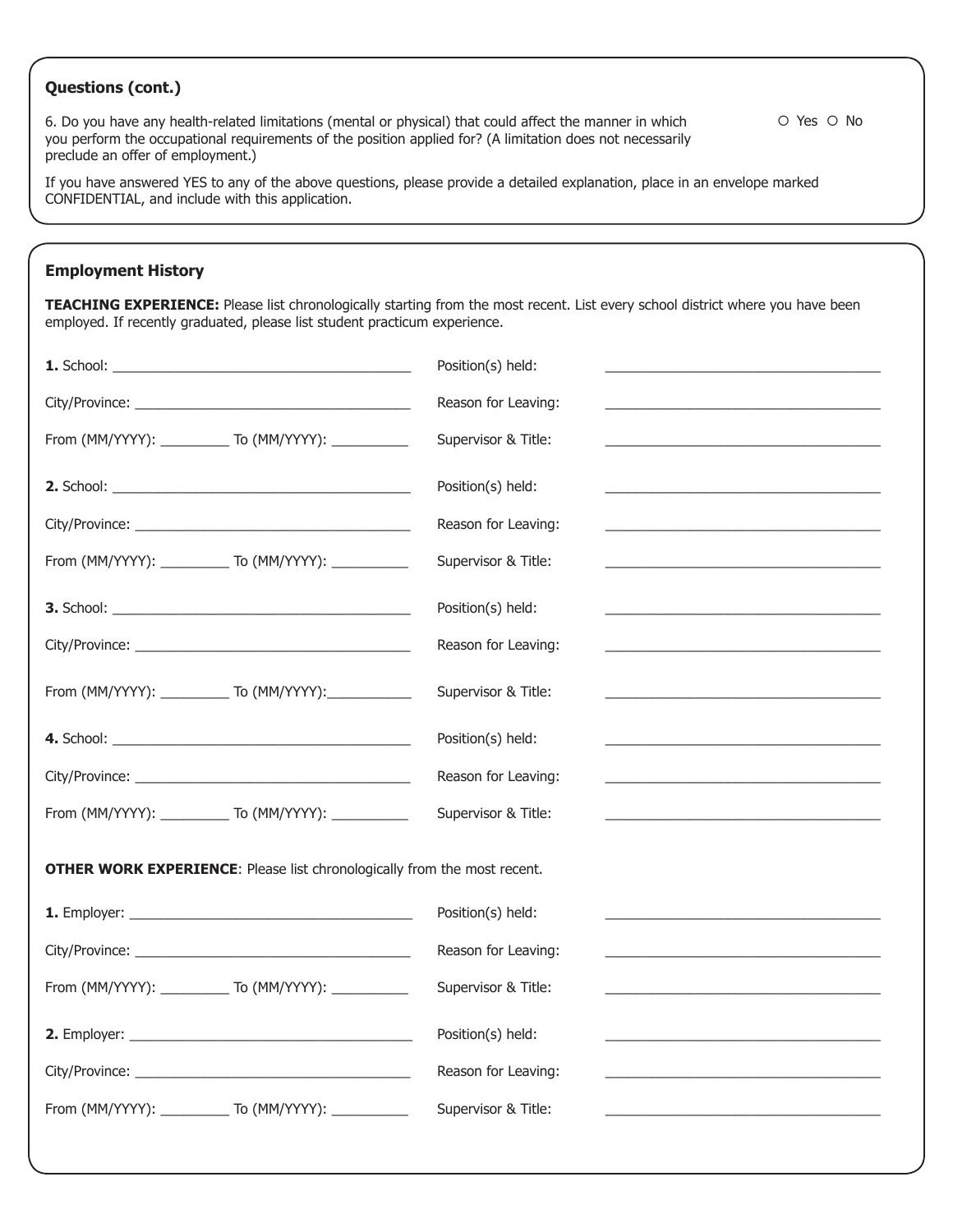## **Educational History**

Please list all post-secondary institutions you have attended. List chronologically from the most recent.

| Name of Institution | Dates Attended<br>(MM/YYYY to MM/YYYY) | Degree | Discipline (Major/Minor) |
|---------------------|----------------------------------------|--------|--------------------------|
|                     |                                        |        |                          |
|                     |                                        |        |                          |
|                     |                                        |        |                          |
|                     |                                        |        |                          |

Languages: Please list all languages that you speak and/or read, and indicate your level of fluency.

| Language | Written Fluency<br>(Little/Some/Full) | Oral Fluency<br>(Little/Some/Full) |
|----------|---------------------------------------|------------------------------------|
|          |                                       |                                    |
|          |                                       |                                    |
|          |                                       |                                    |

Please describe any special skills/training that you feel may pertain to the position. This may include: first aid, computer technical knowledge, etc.

 $\_$  ,  $\_$  ,  $\_$  ,  $\_$  ,  $\_$  ,  $\_$  ,  $\_$  ,  $\_$  ,  $\_$  ,  $\_$  ,  $\_$  ,  $\_$  ,  $\_$  ,  $\_$  ,  $\_$  ,  $\_$  ,  $\_$  ,  $\_$  ,  $\_$  ,  $\_$  ,  $\_$  ,  $\_$  ,  $\_$  ,  $\_$  ,  $\_$  ,  $\_$  ,  $\_$  ,  $\_$  ,  $\_$  ,  $\_$  ,  $\_$  ,  $\_$  ,  $\_$  ,  $\_$  ,  $\_$  ,  $\_$  ,  $\_$  ,

 $\_$  ,  $\_$  ,  $\_$  ,  $\_$  ,  $\_$  ,  $\_$  ,  $\_$  ,  $\_$  ,  $\_$  ,  $\_$  ,  $\_$  ,  $\_$  ,  $\_$  ,  $\_$  ,  $\_$  ,  $\_$  ,  $\_$  ,  $\_$  ,  $\_$  ,  $\_$  ,  $\_$  ,  $\_$  ,  $\_$  ,  $\_$  ,  $\_$  ,  $\_$  ,  $\_$  ,  $\_$  ,  $\_$  ,  $\_$  ,  $\_$  ,  $\_$  ,  $\_$  ,  $\_$  ,  $\_$  ,  $\_$  ,  $\_$  ,

#### **References**

Please provide at least two professional references in a supervisory role who have observed your teaching, and can comment on your professional capability and personal qualifications.

| Name | <b>Title/Position</b> | Telephone | Email |  |
|------|-----------------------|-----------|-------|--|
|      |                       |           |       |  |
|      |                       |           |       |  |
|      |                       |           |       |  |
|      |                       |           |       |  |
|      |                       |           |       |  |
|      |                       |           |       |  |
|      |                       |           |       |  |
|      |                       |           |       |  |
|      |                       |           |       |  |